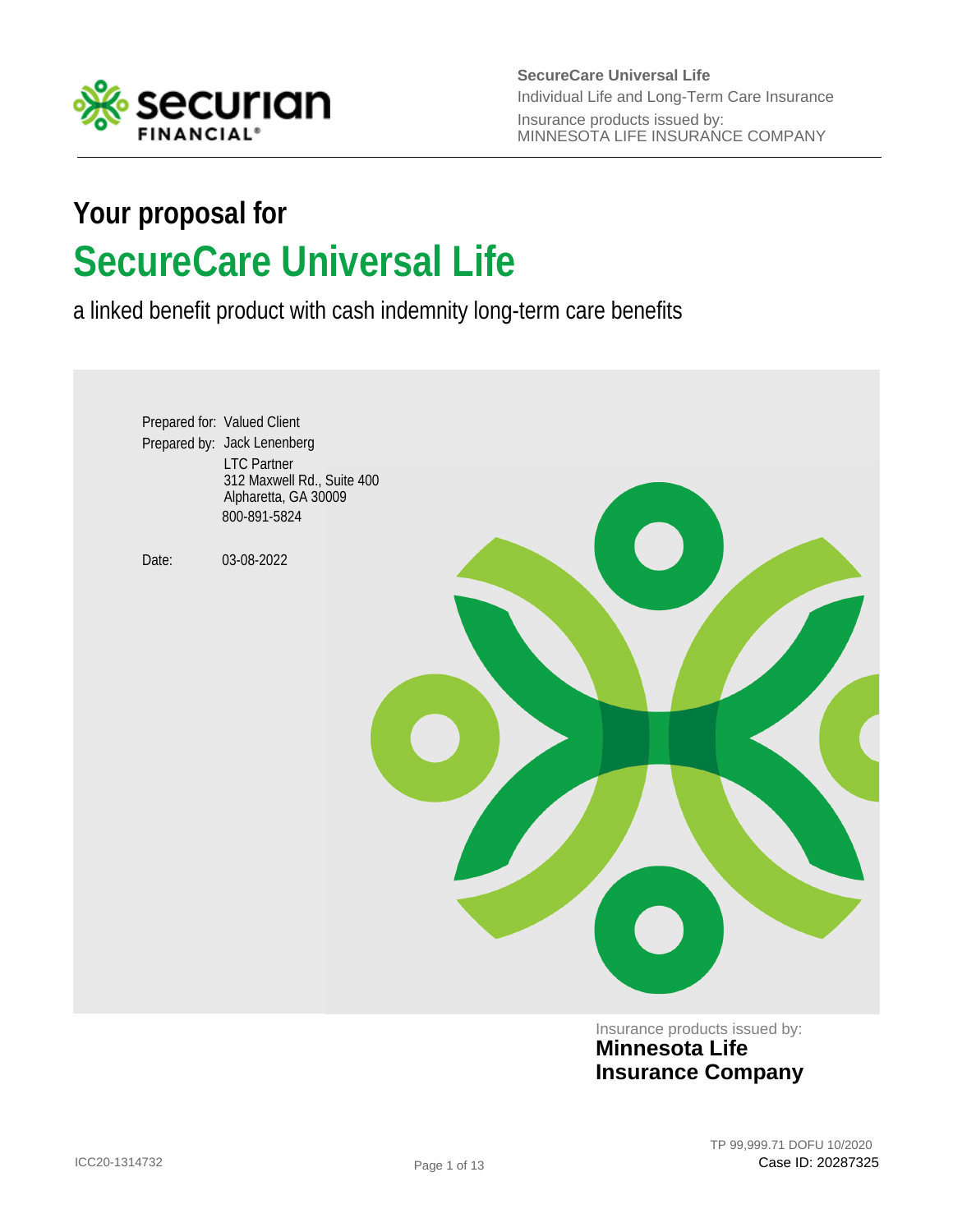

This proposal is valid only if all pages are included.

## **Important information** about your proposal

## **Thank you for considering Securian for your long-term care (LTC) planning needs.**

This proposal was customized for you based on the following information:

| <b>Proposed insured</b>                  | Valued Client, Female, age 60, Non-Tobacco Couples Discount |
|------------------------------------------|-------------------------------------------------------------|
| <b>Premiums</b>                          | \$100,000.00 single premium paid                            |
|                                          | Face amount: \$42,675.11                                    |
|                                          | Acceleration for Long-Term Care Benefit: \$15,489.57        |
|                                          | Extension of Long-Term Care Benefits: \$11,408.56           |
|                                          | Inflation Protection: \$30,426.47                           |
| <b>Inflation Protection Option</b>       | 3% compound                                                 |
| Long-term care benefit period            | Total: 6 years                                              |
|                                          | Acceleration for long-term care benefit period: 2 years     |
|                                          | Extension of long-term care benefits period: 4 years        |
| Day 1: Long-term care benefits           | Total: \$331,125.48                                         |
|                                          | Monthly: \$4,265.93                                         |
|                                          | Annual: \$51,191.16                                         |
| Age 80: Long-term care benefits          | Total: \$598,049.40                                         |
|                                          | Monthly: \$7,704.75                                         |
|                                          | Annual: \$92,457.00                                         |
| Face amount <sup>1</sup>                 | \$102,382                                                   |
| <b>Guaranteed minimum death benefit</b>  | \$10.000                                                    |
| Return of premium benefit <sup>2</sup>   | \$100,000.00                                                |
| Death benefit qualification test         | <b>CVAT</b>                                                 |
| <b>Modified endowment contract (MEC)</b> | Yes                                                         |

1 The face amount does not reflect the minimum death benefit under the code, which may provide higher death proceeds. See the death benefit column in the "Your policy's guaranteed values" section for death proceeds that include the minimum death benefit.

<sup>2</sup> Upon surrender, the policy owner will receive the surrender value proceeds. The surrender value proceeds may not equal the sum of premiums paid. Surrenders are subject to a return of premium vesting schedule. Policies that are fully vested are eligible for a full return of all premiums paid.

This is a life insurance proposal, not a contract. Any policy loans and partial surrenders will affect policy values and may require additional payments to avoid policy termination.

Please review your policy for a complete description of all policy features and benefits.

Guarantees are based on the financial strength and claims-paying ability of the issuing insurance company.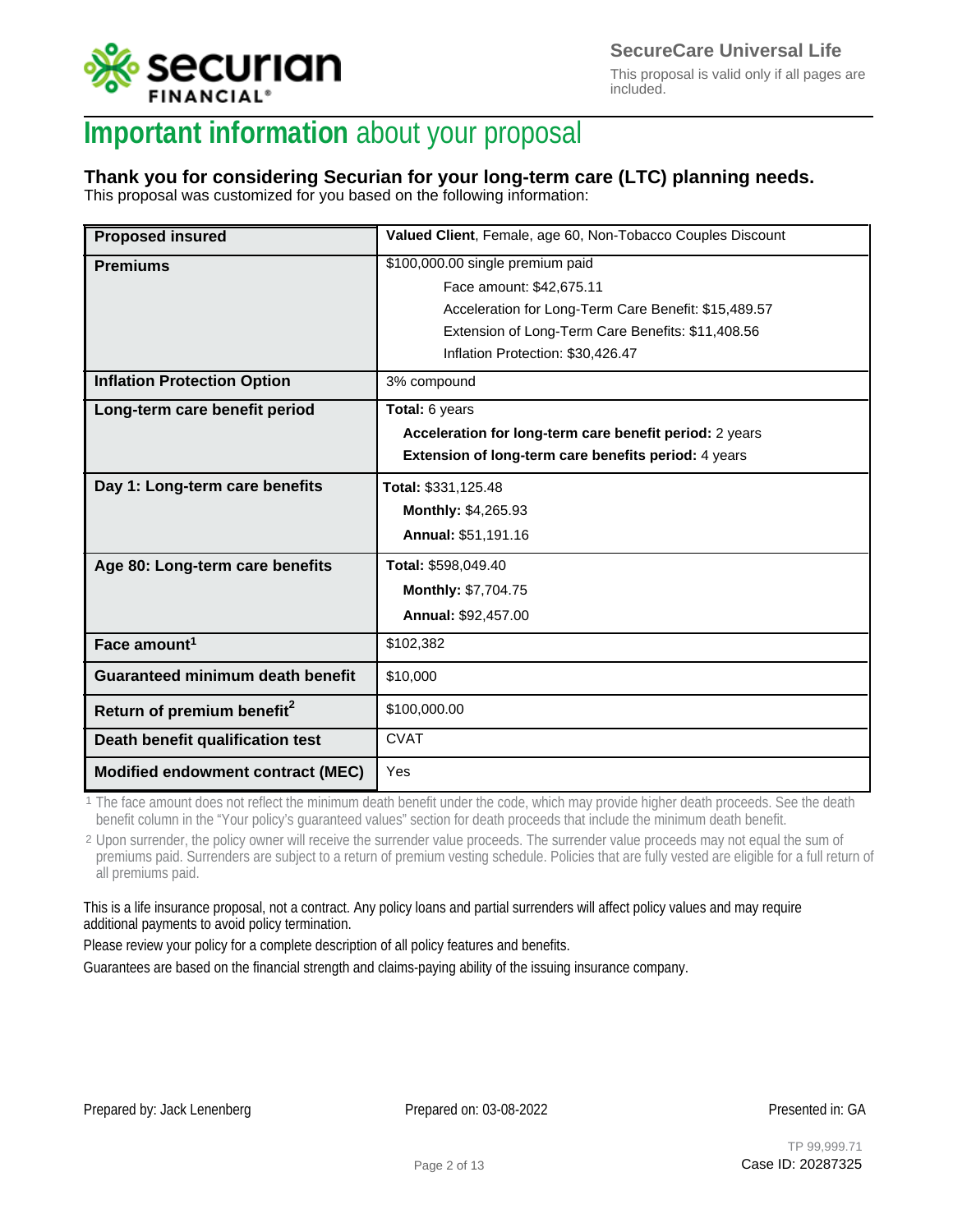

**SecureCare Universal Life**

Valued Client Female, age 60 Non-Tobacco Couples Discount

# How SecureCare works **for your benefit**

**Whatever your future holds, SecureCare guarantees you real freedom of choice.** By purchasing a SecureCare policy, you'll enjoy the following benefits:

\$100,000 single premium



- $^2$  Upon surrender, the policy owner will receive the surrender value proceeds. The surrender value proceeds may not equal the sum of premiums paid. Surrenders are subject to a return of premium vesting schedule. Policies that are fully vested are eligible for a full return of all premiums paid.
- $^{\rm 3}$  The long-term care amount may be reduced by a partial surrender and any terminal illness benefit payments. If the policy has an outstanding loan, a portion of each long-term care benefit payment will be applied to repay the loan.
- <sup>4</sup> This figure represents the death benefit we calculate taking into consideration the premium paid that is allocated to the death benefit and applicable requirements under the IRC. The amount paid will be reduced by any terminal illness benefit payments, premium due, partial surrenders, and any indebtedness.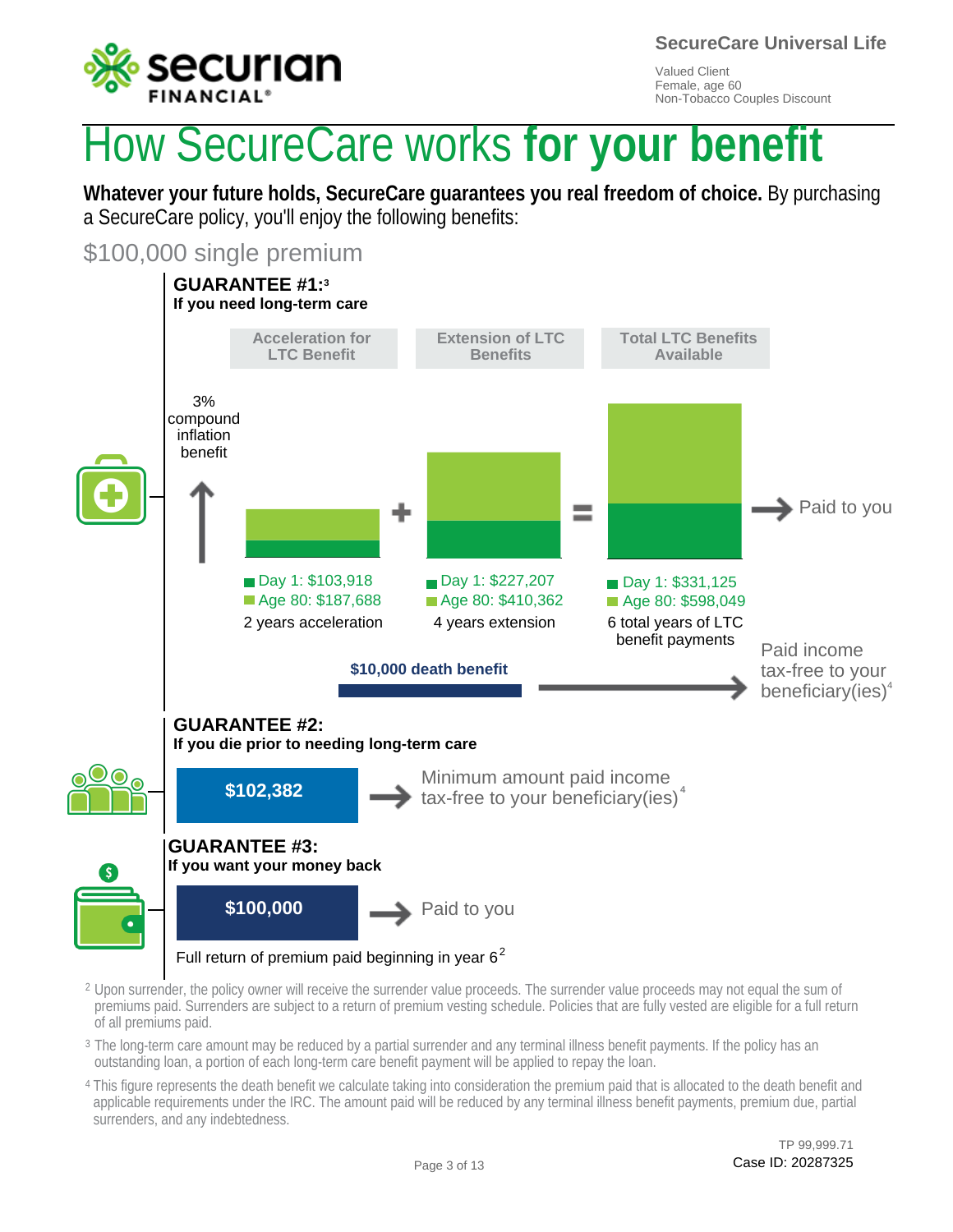



## **Secure your care** by preparing for the future today

**As you age, your chances of needing long-term care may increase. SecureCare can help protect your assets from the rising costs of long-term care expenses. By combining a permanent life insurance policy with long-term care benefits SecureCare offer guarantees, flexibility and freedom for the future.**

### **Guarantees**

SecureCare provides you<sup>5</sup> with these guarantees:

- 1. If you need long-term care, you'll receive a tax-advantaged monthly benefit to help cover expenses associated with you heed long term care, you heeling is the with your care should you become chronically ill.<sup>6</sup>
- **When you die,** your beneficiaries will receive a death benefit, even if you exhaust your entire long-term care 2. benefit.
- 3. If you want your money back, you can receive a refund of your premium if you no longer desire coverage, subject to the vesting schedule.<sup>2</sup>

### **Flexibility**

When you purchase a SecureCare policy, you can customize your coverage in several ways:

- **Initial long-term care benefit period:** Receive a monthly acceleration of your death benefit for either 2 or 3 years with the Acceleration for Long-Term Care Agreement.. •
- **Extend your benefits:** Add the Extension of Long-Term Care Benefits Agreement to your policy, which increases your benefit payments for an additional 2 or 4 years, extending your total benefits up to a maximum of 7 years.
- **Protection against rising costs:** Add the Long-Term Care Inflation Protection Agreement to help your policy benefits keep up with rising long-term care costs. Choose from several options that increase your monthly benefit by a set percentage each year.

#### **Freedom**

SecureCare's long-term care benefits can support you in a wide variety of care situations, allowing you **freedom to choose how you receive care** if you become chronically ill, including but not limited to:

- Adult day care • Informal care • Hospice • Home health care
- Benefits outside the U.S.  $^6$ • • Assisted living • Nursing home care • Household services
- Home modification • • Caregiver training • Bed reservation • Respite care

SecureCare gives you the **freedom to save or spend your benefit payments**, because it is a cash indemnity benefit. As long as you are chronically ill, you can choose to receive an amount up to your maximum monthly benefit payment - even if your expenses are less. And if you choose to receive less, the difference stays in your policy, extending your benefit period. Another advantage of a cash indemnity benefit is that you can spend your benefit amount any way you wish, without restrictions or limitations, including informal care.

 $^2$  Upon surrender, the policy owner will receive the surrender value proceeds. The surrender value proceeds may not equal the sum of premiums paid. Surrenders are subject to a return of premium vesting schedule. Policies that are fully vested are eligible for a full return of all premiums paid.

<sup>5</sup> If owner/insured are different, the death benefit will be paid upon death of the insured and the long-term care benefits will be paid upon the insured's meeting eligibility requirements.

<sup>6</sup> Subject to limitations. Please see the "Key terms and definitions" section for additional information.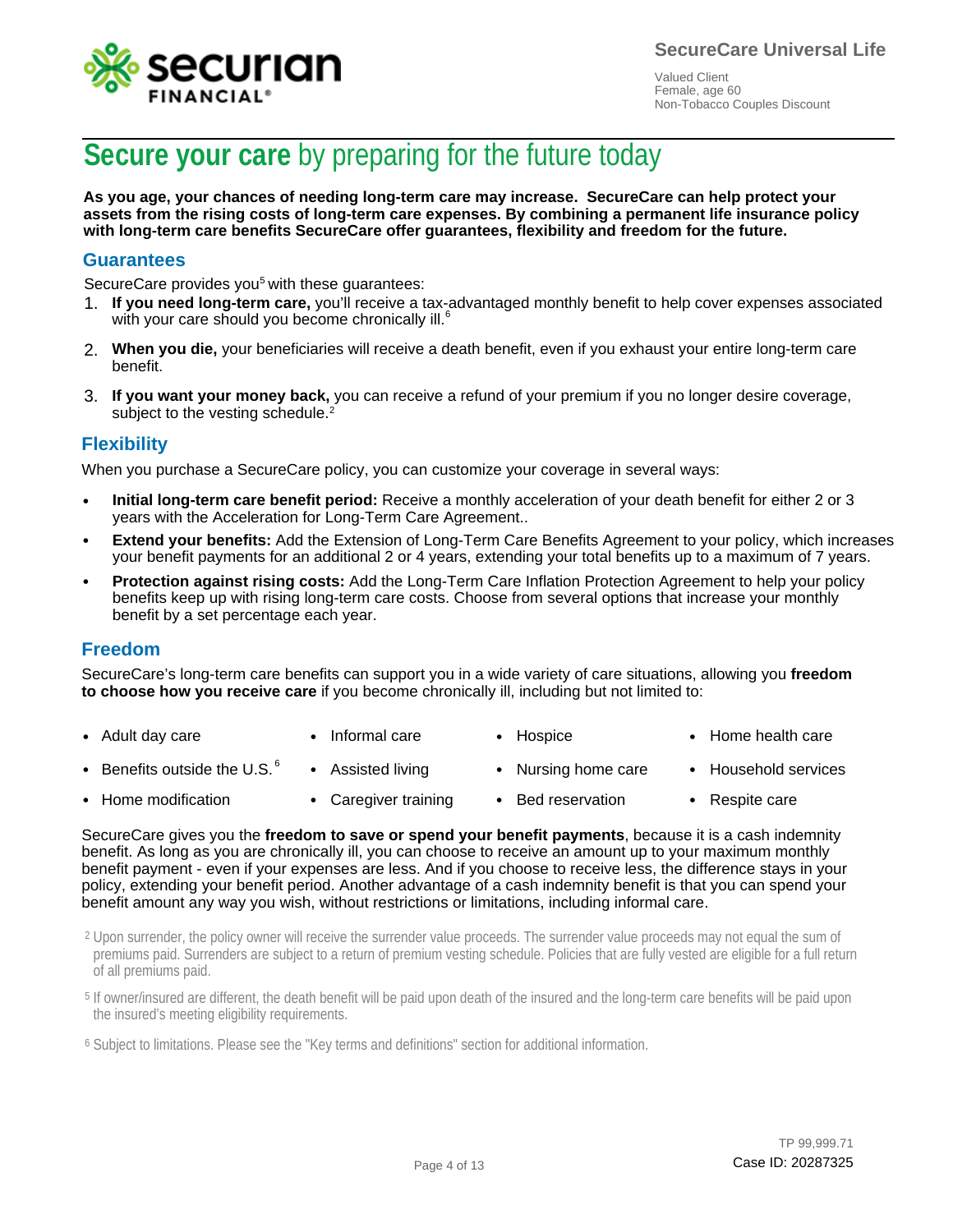

## One product. **Many benefits.**

### **Acceleration for Long-Term Care Agreement**

This agreement accelerates your death benefit and provides long-term care benefit payments for 2 or 3 years. Benefits are available if you become chronically ill while still maintaining life insurance benefits.

**In this proposal, you will receive long-term care benefit payments for 2 years.**

### **Extension of Long-Term Care Benefits Agreement**

This optional agreement extends your long-term care benefit period by 2 or 4 years.

**In this proposal, you have selected to extend your benefit duration by 4 years.**

**By selecting the Extension of Long-Term Care Benefits Agreement, you have a total of 6 years of longterm care benefit payments available.**

### **Long-Term Care Inflation Protection Agreement**

This agreement increases your long-term care benefit payments each year to help offset the rising cost of longterm care. The entire amount will be payable upon qualifying for benefits.

You have several inflation options to choose from:

• 3% Simple interest • 3% Compound interest • 5% Simple interest • 5% Compound interest

### **See how different inflation protection options can affect your monthly maximum amount**



**In this proposal, you have selected the 3% compound Inflation Protection option.**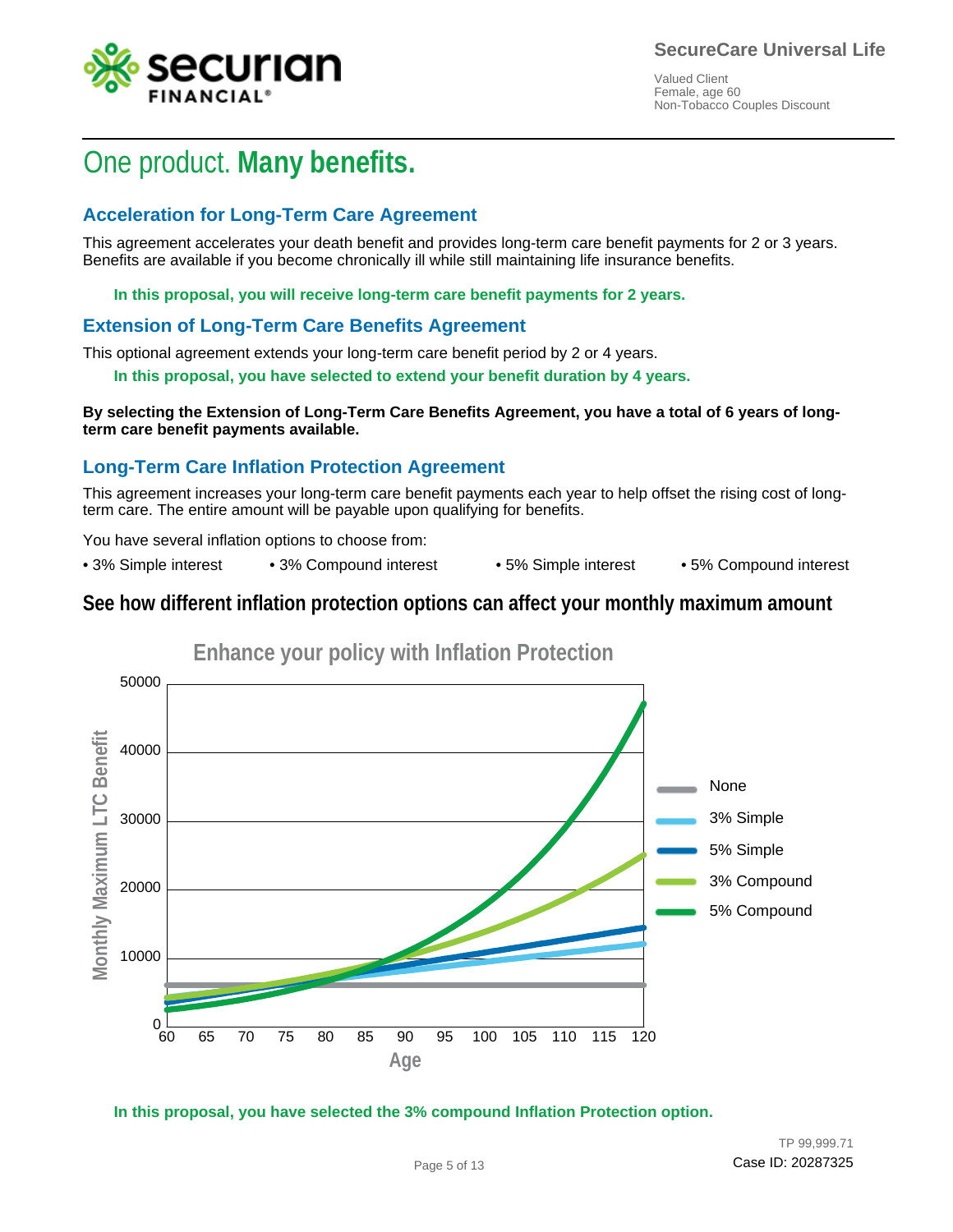

### **Return of premium**

SecureCare allows you to receive a refund of your premiums paid if you choose to surrender your policy.<sup>2</sup> Surrenders are subject to the vesting schedule shown below; therefore, the longer you maintain your Surrenders are subject to the vesting schedule shown below; therefore, the longer you maintain your policy, the greater your potential premium refund: policy, the greater your potential premium refund:

- **1-pay**
- Year 1: 80%
- - Year 3: 88%
- Year 5: 96%
- Year 2: 84% Year 4: 92% Year 6+: 100%
	- Year 4: 92%
- 

The return of premium benefit is only available upon full policy surrender.

### **Guaranteed minimum death benefit**

If you use all of your long-term care benefits, your beneficiaries will receive the minimum death benefit of \$10,000.

## **Taxation** of life insurance contracts

This information is a general discussion of the relevant federal tax laws. It is not intended for, nor can it be used by any taxpayer for the purpose of avoiding federal tax penalties. This information is provided to support the promotion or marketing of ideas that may benefit a taxpayer. **Taxpayers should seek the advice of their own tax and legal advisors regarding any tax and legal issues applicable to their specific circumstances.**

A policy will qualify as life insurance under Internal Revenue Code Section 7702 if it meets the Cash Value Accumulation Test.

Failure to qualify as life insurance will have adverse tax consequences.

### **Cash Value Accumulation Test**

This proposal uses the Cash Value Accumulation Test, which requires the death benefit to be sufficiently higher than the accumulation value. The ratio of death benefit to accumulation value is determined by the insured's age, gender, and underwriting class.

The Cash Value Accumulation Test does not place limits on the amount of premium that can be paid, as long as there is a minimum death benefit maintained above the contract's accumulation value.

### **Modified Endowment Contracts**

The Technical and Miscellaneous Revenue Act (TAMRA) of 1988 classifies some policies as Modified Endowment Contracts (MECs). Distributions from Modified Endowment Contracts, excluding death benefit payments, are taxed differently and may be subject to a 10% IRS penalty tax. The annual maximum premium that can be paid in order to avoid Modified Endowment Contract status in the first seven years of the policy is referred to as the "maximum non-MEC annual premium."

The federal income tax consequences of a MEC can be significant. Distributions from a MEC, including surrenders, withdrawals, policy loans, and certain assignments or transfers of ownership, are taxed to the extent of gain in the policy and may be subject to additional penalties. Generally, gain in the policy is the excess, if any, of the accumulated value, not reduced by policy debt, over the policy cost basis. Consult your tax advisor for further details.

 $2$  Upon surrender, the policy owner will receive the surrender value proceeds. The surrender value proceeds may not equal the sum of premiums paid. Surrenders are subject to a return of premium vesting schedule. Policies that are fully vested are eligible for a full return of all premiums paid.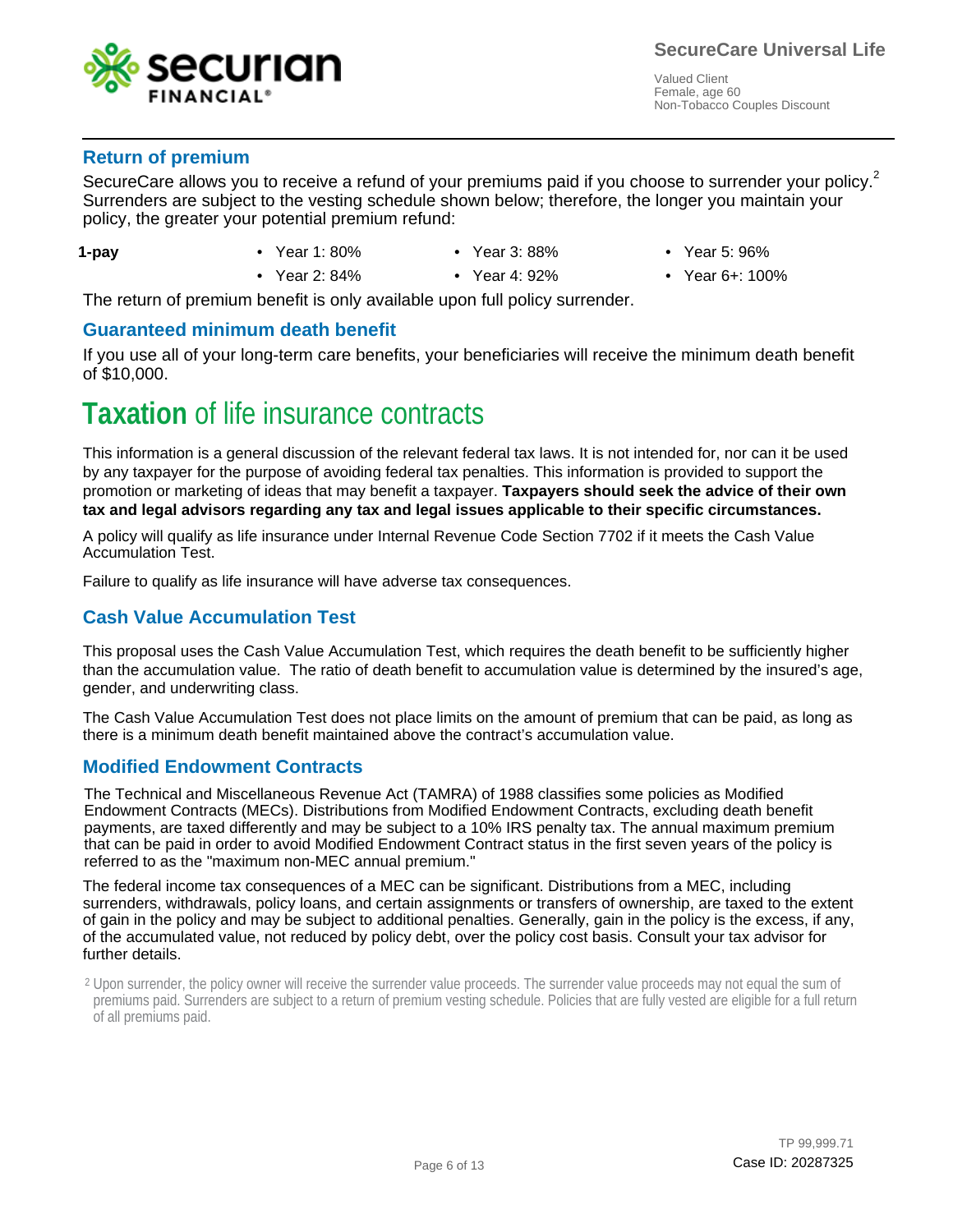



# Your policy's **guaranteed values<sup>7</sup>** Your policy's **guaranteed values**

|              |     |                   |                 |                      |              | <b>LONG-TERM CARE BENEFITS</b> |                |                                  |
|--------------|-----|-------------------|-----------------|----------------------|--------------|--------------------------------|----------------|----------------------------------|
|              |     |                   |                 |                      |              | Inflation option: 3% compound  |                |                                  |
| Year         | Age | Annual<br>Premium | Surrender value | <b>Death benefit</b> | <b>Total</b> | Annual                         | <b>Monthly</b> | Internal Rate of<br>Return (IRR) |
| $\mathbf{1}$ | 60  | \$100,000         | \$80,000        | \$107,810            | \$331,125    | \$51,191                       | \$4,266        | 67.87%                           |
| 2            | 61  | \$0               | \$84,000        | \$109,942            | \$341,059    | \$52,727                       | \$4,394        | 41.47%                           |
| 3            | 62  | \$0               | \$88,000        | \$111,886            | \$351,291    | \$54,309                       | \$4,526        | 31.07%                           |
| 4            | 63  | \$0               | \$92,000        | \$113,656            | \$361,830    | \$55,938                       | \$4,662        | 25.26%                           |
| 5            | 64  | \$0               | \$96,000        | \$115,262            | \$372,684    | \$57,616                       | \$4,801        | 21.50%                           |
|              |     |                   |                 |                      |              |                                |                |                                  |
| 6            | 65  | \$0               | \$100,000       | \$116,716            | \$383,865    | \$59,345                       | \$4,945        | 18.86%                           |
| 7            | 66  | \$0               | \$100,000       | \$113,485            | \$395,381    | \$61,125                       | \$5,094        | 16.88%                           |
| 8            | 67  | \$0               | \$100,000       | \$110,368            | \$407,243    | \$62,959                       | \$5,247        | 15.35%                           |
| 9            | 68  | \$0               | \$100,000       | \$107,360            | \$419,460    | \$64,847                       | \$5,404        | 14.13%                           |
| 10           | 69  | \$0               | \$100,000       | \$104,461            | \$432,044    | \$66,793                       | \$5,566        | 13.13%                           |
|              |     |                   |                 |                      |              |                                |                |                                  |
| 11           | 70  | \$0               | \$100,000       | \$102,382            | \$445,005    | \$68,797                       | \$5,733        | 12.30%                           |
| 12           | 71  | \$0               | \$100,000       | \$102,382            | \$458,355    | \$70,861                       | \$5,905        | 11.59%                           |
| 13           | 72  | \$0               | \$100,000       | \$102,382            | \$472,106    | \$72,986                       | \$6,082        | 10.99%                           |
| 14           | 73  | \$0               | \$100,000       | \$102,382            | \$486,269    | \$75,176                       | \$6,265        | 10.46%                           |
| 15           | 74  | \$0               | \$100,000       | \$102,382            | \$500,857    | \$77,431                       | \$6,453        | 10.00%                           |
|              |     |                   |                 |                      |              |                                |                |                                  |
| 16           | 75  | \$0               | \$100,000       | \$102,382            | \$515,883    | \$79,754                       | \$6,646        | 9.60%                            |
| 17           | 76  | \$0               | \$100,000       | \$102,382            | \$531,359    | \$82,147                       | \$6,846        | 9.23%                            |
| 18           | 77  | \$0               | \$100,000       | \$102,382            | \$547,300    | \$84,611                       | \$7,051        | 8.91%                            |
| 19           | 78  | \$0               | \$100,000       | \$102,382            | \$563,719    | \$87,150                       | \$7,262        | 8.62%                            |
| 20           | 79  | \$0               | \$100,000       | \$102,382            | \$580,631    | \$89,764                       | \$7,480        | 8.35%                            |
|              |     |                   |                 |                      |              |                                |                |                                  |
| 21           | 80  | \$0               | \$100,000       | \$102,382            | \$598,049    | \$92,457                       | \$7,705        | 8.11%                            |
| 22           | 81  | \$0               | \$100,000       | \$102,382            | \$615,991    | \$95,231                       | \$7,936        | 7.89%                            |
| 23           | 82  | \$0               | \$100,000       | \$102,382            | \$634,471    | \$98,088                       | \$8,174        | 7.69%                            |
| 24           | 83  | \$0               | \$100,000       | \$102,382            | \$653,505    | \$101,030                      | \$8,419        | 7.51%                            |
| 25           | 84  | \$0               | \$100,000       | \$102,382            | \$673,110    | \$104,061                      | \$8,672        | 7.33%                            |
|              |     |                   |                 |                      |              |                                |                |                                  |
| 26           | 85  | \$0               | \$100,000       | \$102,382            | \$693,303    | \$107,183                      | \$8,932        | 7.18%                            |
| 27           | 86  | $$0$$             | \$100,000       | \$102,382            | \$714,102    | \$110,398                      | \$9,200        | 7.03%                            |
| 28           | 87  | $$0$              | \$100,000       | \$102,382            | \$735,525    | \$113,710                      | \$9,476        | 6.89%                            |
| 29           | 88  | \$0               | \$100,000       | \$102,382            | \$757,591    | \$117,122                      | \$9,760        | 6.76%                            |
| 30           | 89  | \$0               | \$100,000       | \$102,382            | \$780,319    | \$120,635                      | \$10,053       | 6.64%                            |

Surrender value and death benefit columns reflect end-of-year values. Age and long-term care benefits reflect beginning-of-year values.

<sup>7</sup> If all required premiums are not paid, the guarantees will be adjusted.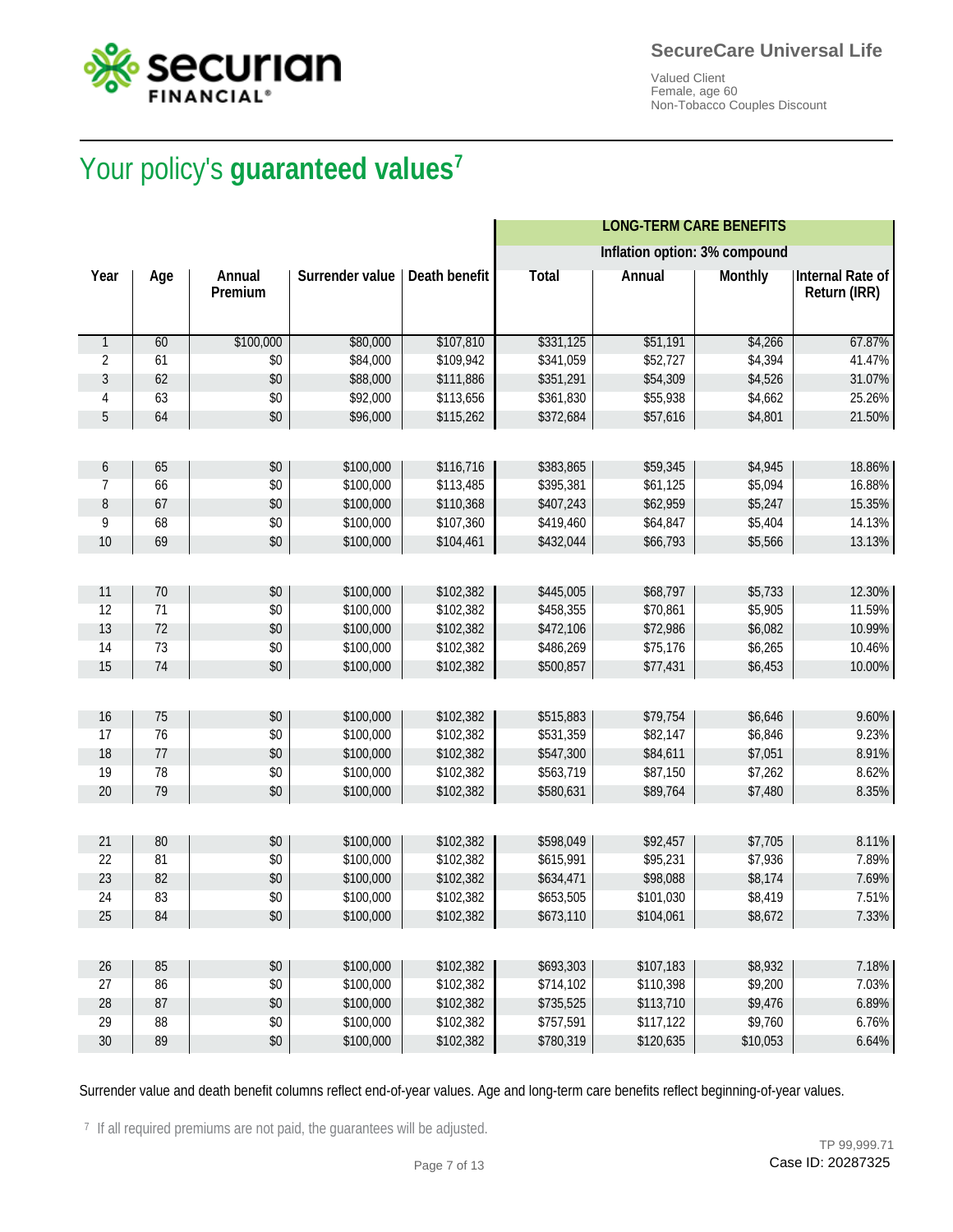



# Your policy's **guaranteed values<sup>7</sup>** Your policy's **guaranteed values**

|      |     |                   |                 |                      |              | <b>LONG-TERM CARE BENEFITS</b> |                |                                  |
|------|-----|-------------------|-----------------|----------------------|--------------|--------------------------------|----------------|----------------------------------|
|      |     |                   |                 |                      |              | Inflation option: 3% compound  |                |                                  |
| Year | Age | Annual<br>Premium | Surrender value | <b>Death benefit</b> | <b>Total</b> | Annual                         | <b>Monthly</b> | Internal Rate of<br>Return (IRR) |
| 31   | 90  | $\overline{30}$   | \$100,000       | \$102,382            | \$803,728    | \$124,254                      | \$10,355       | 6.53%                            |
| 32   | 91  | \$0               | \$100,000       | \$102,382            | \$827,840    | \$127,982                      | \$10,665       | 6.42%                            |
| 33   | 92  | \$0               | \$100,000       | \$102,382            | \$852,675    | \$131,821                      | \$10,985       | 6.32%                            |
| 34   | 93  | \$0               | \$100,000       | \$102,382            | \$878,256    | \$135,776                      | \$11,315       | 6.23%                            |
| 35   | 94  | \$0               | \$100,000       | \$102,382            | \$904,603    | \$139,849                      | \$11,654       | 6.14%                            |
|      |     |                   |                 |                      |              |                                |                |                                  |
| 36   | 95  | \$0               | \$100,000       | \$102,382            | \$931,741    | \$144,045                      | \$12,004       | 6.06%                            |
| 37   | 96  | \$0               | \$100,000       | \$102,382            | \$959,694    | \$148,366                      | \$12,364       | 5.98%                            |
| 38   | 97  | \$0               | \$100,000       | \$102,382            | \$988,485    | \$152,817                      | \$12,735       | 5.90%                            |
| 39   | 98  | \$0               | \$100,000       | \$102,382            | \$1,018,139  | \$157,402                      | \$13,117       | 5.83%                            |
| 40   | 99  | \$0               | \$100,000       | \$102,382            | \$1,048,683  | \$162,124                      | \$13,510       | 5.76%                            |
|      |     |                   |                 |                      |              |                                |                |                                  |
| 41   | 100 | \$0               | \$100,000       | \$102,382            | \$1,080,144  | \$166,988                      | \$13,916       | 5.70%                            |
| 42   | 101 | \$0               | \$100,000       | \$102,382            | \$1,112,548  | \$171,997                      | \$14,333       | 5.63%                            |
| 43   | 102 | \$0               | \$100,000       | \$102,382            | \$1,145,925  | \$177,157                      | \$14,763       | 5.57%                            |
| 44   | 103 | \$0               | \$100,000       | \$102,382            | \$1,180,302  | \$182,472                      | \$15,206       | 5.52%                            |
| 45   | 104 | \$0               | \$100,000       | \$102,382            | \$1,215,711  | \$187,946                      | \$15,662       | 5.46%                            |
|      |     |                   |                 |                      |              |                                |                |                                  |
| 46   | 105 | \$0               | \$100,000       | \$102,382            | \$1,252,183  | \$193,584                      | \$16,132       | 5.41%                            |
| 47   | 106 | \$0               | \$100,000       | \$102,382            | \$1,289,748  | \$199,392                      | \$16,616       | 5.36%                            |
| 48   | 107 | \$0               | \$100,000       | \$102,382            | \$1,328,441  | \$205,374                      | \$17,114       | 5.31%                            |
| 49   | 108 | \$0               | \$100,000       | \$102,382            | \$1,368,294  | \$211,535                      | \$17,628       | 5.27%                            |
| 50   | 109 | \$0               | \$100,000       | \$102,382            | \$1,409,343  | \$217,881                      | \$18,157       | 5.22%                            |
|      |     |                   |                 |                      |              |                                |                |                                  |
| 51   | 110 | \$0               | \$100,000       | \$102,382            | \$1,451,623  | \$224,417                      | \$18,701       | 5.18%                            |
| 52   | 111 | \$0               | \$100,000       | \$102,382            | \$1,495,172  | \$231,150                      | \$19,262       | 5.14%                            |
| 53   | 112 | \$0               | \$100,000       | \$102,382            | \$1,540,027  | \$238,084                      | \$19,840       | 5.10%                            |
| 54   | 113 | \$0               | \$100,000       | \$102,382            | \$1,586,228  | \$245,227                      | \$20,436       | 5.06%                            |
| 55   | 114 | $$0$              | \$100,000       | \$102,382            | \$1,633,814  | \$252,584                      | \$21,049       | 5.03%                            |
|      |     |                   |                 |                      |              |                                |                |                                  |
| 56   | 115 | \$0               | \$100,000       | \$102,382            | \$1,682,829  | \$260,161                      | \$21,680       | 4.99%                            |
| 57   | 116 | \$0               | \$100,000       | \$102,382            | \$1,733,314  | \$267,966                      | \$22,331       | 4.96%                            |
| 58   | 117 | \$0               | \$100,000       | \$102,382            | \$1,785,313  | \$276,005                      | \$23,000       | 4.92%                            |
| 59   | 118 | \$0               | \$100,000       | \$102,382            | \$1,838,872  | \$284,285                      | \$23,690       | 4.89%                            |
| 60   | 119 | $$0$              | \$100,000       | \$102,382            | \$1,894,039  | \$292,814                      | \$24,401       | 4.86%                            |

Surrender value and death benefit columns reflect end-of-year values. Age and long-term care benefits reflect beginning-of-year values.

<sup>7</sup> If all required premiums are not paid, the guarantees will be adjusted.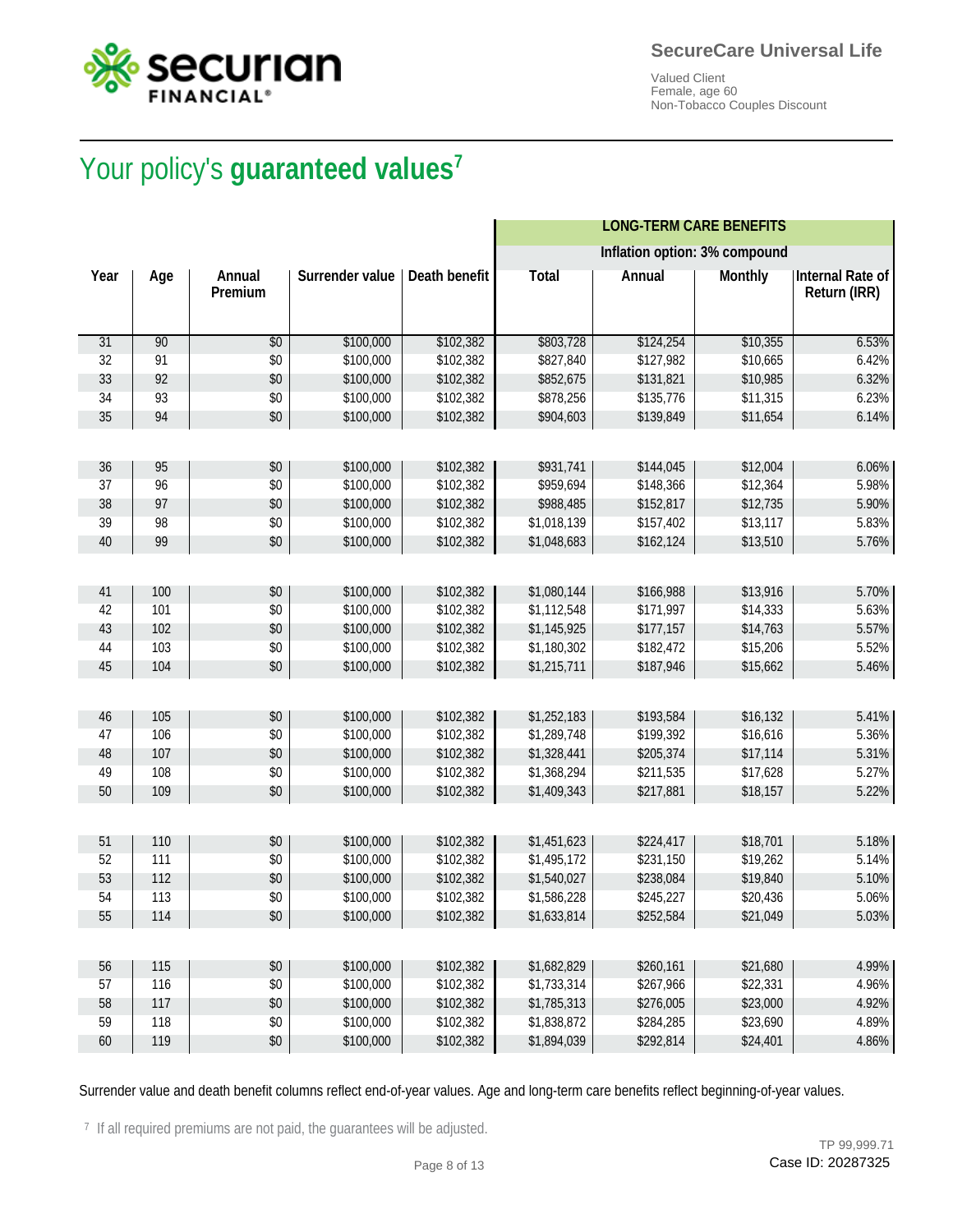

# Your policy's **guaranteed values<sup>7</sup>** Your policy's **guaranteed values**

#### **LONG-TERM CARE BENEFITS**

|      |     |                          |                                 |           |             | Inflation option: 3% compound |          |                                  |
|------|-----|--------------------------|---------------------------------|-----------|-------------|-------------------------------|----------|----------------------------------|
| Year | Age | Annual<br><b>Premium</b> | Surrender value   Death benefit |           | Total       | Annual                        | Monthly  | Internal Rate of<br>Return (IRR) |
| 61   | 120 | \$0                      | \$102,382                       | \$102.382 | \$1,950,860 | \$301,598                     | \$25,133 | 4.83%                            |

Surrender value and death benefit columns reflect end-of-year values. Age and long-term care benefits reflect beginning-of-year values.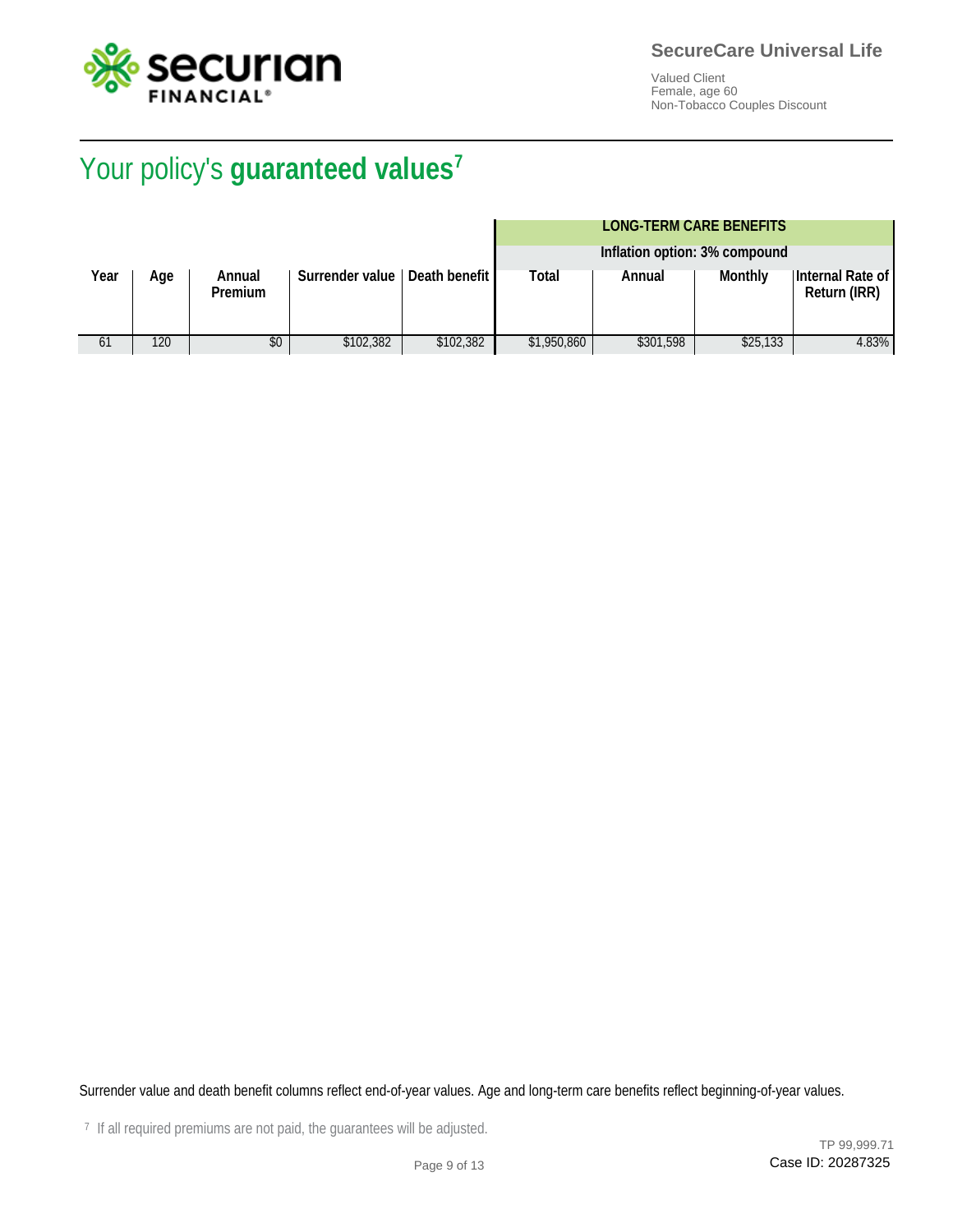

# **Quick quote**

This page shows all possible policy options and values based on a \$100,000 single premium.

## **All values and benefits are guaranteed<sup>7</sup> All values and benefits are guaranteed**

| Long-Term      | Inflation     | <b>Face Amount</b> | Day $1:$           | Day 1:           | Age 80:            | Age 80:          | <b>Total LTC</b> |
|----------------|---------------|--------------------|--------------------|------------------|--------------------|------------------|------------------|
| Care (LTC)     | <b>Option</b> |                    | <b>Maximum</b>     | <b>Total LTC</b> | <b>Maximum</b>     | <b>Total LTC</b> | <b>Crossover</b> |
| <b>Benefit</b> |               |                    | <b>LTC Monthly</b> | <b>Benefit</b>   | <b>LTC Monthly</b> | <b>Benefit</b>   | Age 8            |
| <b>Period</b>  |               |                    | <b>Benefit</b>     |                  | <b>Benefit</b>     |                  |                  |
| 2 years        | None          | \$176,021          | \$7,334            | \$176,021        | \$7,334            | \$176,021        | N/A              |
| 2 years        | 3% Simple     | \$142,940          | \$5,956            | \$145,084        | \$9,529            | \$230,848        | 68               |
| 2 years        | 3% Compound   | \$138,012          | \$5,751            | \$140,082        | \$10,386           | \$253,004        | 68               |
| 2 years        | 5% Simple     | \$133,377          | \$5,557            | \$136,711        | \$11,115           | \$270,088        | 66               |
| 2 years        | 5% Compound   | \$97,419           | \$4,059            | \$99,855         | \$10,770           | \$264,944        | 72               |
|                |               |                    |                    |                  |                    |                  |                  |
| 3 years        | None          | \$179,182          | \$4,977            | \$179,182        | \$4,977            | \$179,182        | N/A              |
| 3 years        | 3% Simple     | \$147,689          | \$4,102            | \$152,120        | \$6,564            | \$240,733        | 67               |
| 3 years        | 3% Compound   | \$128,720          | \$3,576            | \$132,620        | \$6,458            | \$239,527        | 71               |
|                | 5% Simple     | \$110,877          | \$3,080            | \$116,421        | \$6,160            | \$227,298        | 72               |
| 3 years        | 5% Compound   | \$102,417          | \$2,845            | \$107,623        | \$7,548            | \$285,556        | $71\,$           |
| 3 years        |               |                    |                    |                  |                    |                  |                  |
|                |               |                    |                    |                  |                    |                  |                  |
| 4 years        | None          | \$155,400          | \$6,475            | \$310,800        | \$6,475            | \$310,800        | N/A              |
| 4 years        | 3% Simple     | \$113,060          | \$4,711            | \$236,295        | \$7,537            | \$371,967        | $71\,$           |
| 4 years        | 3% Compound   | \$111,760          | \$4,657            | \$233,782        | \$8,411            | \$422,237        | 70               |
| 4 years        | 5% Simple     | \$99,255           | \$4,136            | \$213,399        | \$8,271            | \$411,910        | 70               |
| 4 years        | 5% Compound   | \$70,360           | \$2,932            | \$151,629        | \$7,779            | \$402,317        | 75               |
|                |               |                    |                    |                  |                    |                  |                  |
| 5 years        | None          | \$168,581          | \$4,683            | \$280,968        | \$4,683            | \$280,968        | N/A              |
| 5 years        | 3% Simple     | \$132,321          | \$3,676            | \$233,767        | \$5,881            | \$366,088        | 68               |
| 5 years        | 3% Compound   | \$113,935          | \$3,165            | \$201,632        | \$5,716            | \$364,169        | 72               |
| 5 years        | 5% Simple     | \$96,639           | \$2,684            | \$177,170        | \$5,369            | \$338,234        | 73               |
| 5 years        | 5% Compound   | \$84,454           | \$2,346            | \$155,554        | \$6,225            | \$412,732        | 73               |
|                |               |                    |                    |                  |                    |                  |                  |
| 6 years        | None          | \$147,157          | \$6,132            | \$441,471        | \$6,132            | \$441,471        | N/A              |
| 6 years        | 3% Simple     | \$104,011          | \$4,334            | \$335,434        | \$6,934            | \$522,654        | 72               |
| 6 years        | 3% Compound   | \$102,382          | \$4,266            | \$331,125        | \$7,705            | \$598,049        | 70               |
| 6 years        | 5% Simple     | \$87,102           | \$3,629            | \$293,970        | \$7,259            | \$555,277        | 72               |
| 6 years        | 5% Compound   | \$60,662           | \$2,528            | \$206,309        | \$6,706            | \$547,399        | 76               |
|                |               |                    |                    |                  |                    |                  |                  |
| 7 years        | None          | \$163,905          | \$4,553            | \$382,445        | \$4,553            | \$382,445        | N/A              |
| 7 years        | 3% Simple     | \$125,414          | \$3,484            | \$318,969        | \$5,574            | \$494,548        | 68               |
| 7 years        | 3% Compound   | \$108,459          | \$3,013            | \$277,020        | \$5,441            | \$500,329        | $71\,$           |
| 7 years        | 5% Simple     | \$92,509           | \$2,570            | \$248,233        | \$5,139            | \$464,088        | 73               |
| 7 years        | 5% Compound   | \$77,872           | \$2,163            | \$211,346        | \$5,739            | \$560,763        | 73               |

<sup>7</sup> If all required premiums are not paid, the guarantees will be adjusted.

<sup>8</sup> The age at which the total LTC amount with the indicated inflation option exceeds the total LTC amount with no inflation option.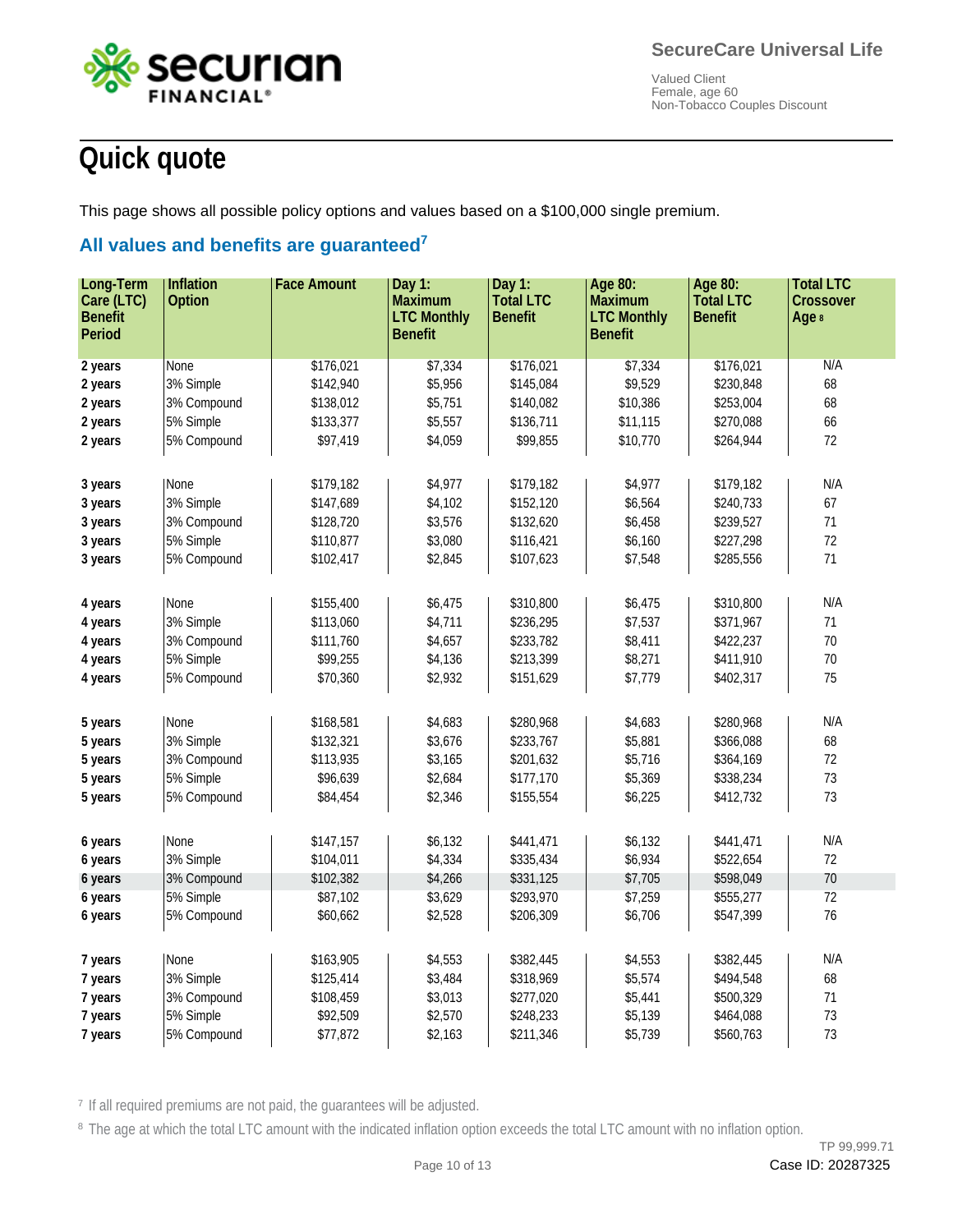

# **Key terms** and definitions

| <b>Accumulation value</b>                                     | The sum of the amounts in the fixed account and the loan account. When premiums are paid, the balance, after premium<br>charges are deducted, goes into the policy's accumulation value. The accumulation value grows as interest is credited to<br>the policy. Once each month, administrative and insurance charges are deducted from the accumulation value. Partial<br>surrenders also reduce the accumulation value. |
|---------------------------------------------------------------|---------------------------------------------------------------------------------------------------------------------------------------------------------------------------------------------------------------------------------------------------------------------------------------------------------------------------------------------------------------------------------------------------------------------------|
| Age                                                           | The insured's issue age plus the number of complete policy years elapsed.                                                                                                                                                                                                                                                                                                                                                 |
| Benefits outside the U.S.                                     | Qualified long-term care services prescribed outside of the United States, its territories or possessions are limited to the<br>non-United States monthly benefit limit. If the insured returns to the United States, the non-United States monthly benefit<br>limit will no longer apply.                                                                                                                                |
| <b>Chronically ill</b>                                        | To be considered a "chronically ill individual," a licensed health care practitioner must certify within the preceding 12-month<br>period that the insured:                                                                                                                                                                                                                                                               |
|                                                               | 1. Is unable to perform, without substantial assistance from another person, at least two activities of daily living<br>(bathing, getting dressed, eating, continence, toileting, transferring) due to a loss of functional capacity for a<br>period of at least 90 days; OR                                                                                                                                              |
|                                                               | 2. Requires substantial supervision to protect the insured from threats to health and safety due to severe<br>cognitive impairment.                                                                                                                                                                                                                                                                                       |
| <b>Death benefit</b>                                          | On the date of the insured's death, the death benefit for this policy is equal to the greater of:<br>1. The face amount                                                                                                                                                                                                                                                                                                   |
|                                                               | 2. The minimum death benefit required for this policy to be qualified as life insurance under Code Section 7702.                                                                                                                                                                                                                                                                                                          |
| <b>Face amount</b>                                            | The amount you specify at issue. The face amount is used to determine the death benefit and amount of long-term care                                                                                                                                                                                                                                                                                                      |
|                                                               | benefits available under this policy and attached riders.                                                                                                                                                                                                                                                                                                                                                                 |
| Total long-term care benefit<br>Internal Rate of Return (IRR) | The rate of return that must be earned on the illustrated premium outlay on an after-tax basis in order to equal the<br>quaranteed policy values.                                                                                                                                                                                                                                                                         |
| Long-term care benefit                                        | Eligibility requirements include:                                                                                                                                                                                                                                                                                                                                                                                         |
| eligibility requirements                                      | 1. The insured must be certified as a chronically ill individual; and                                                                                                                                                                                                                                                                                                                                                     |
|                                                               | 2. The insured must be prescribed qualified long-term services under the Acceleration for Long-Term Care<br>Agreement, which are specified in a plan of care; and                                                                                                                                                                                                                                                         |
|                                                               | 3. The plan of care must be submitted to Minnesota Life; and                                                                                                                                                                                                                                                                                                                                                              |
|                                                               | 4. The elimination period must be satisfied; and                                                                                                                                                                                                                                                                                                                                                                          |
|                                                               | 5. The Acceleration for Long-Term Care Agreement must be in force.                                                                                                                                                                                                                                                                                                                                                        |
| Long-term care benefits<br>(total, annual, monthly)           | The amount available to you if you become chronically ill.                                                                                                                                                                                                                                                                                                                                                                |
| Long-term care benefit period                                 | The total period of time your long-term care benefits will be paid under your policy if the maximum benefit amount is taken<br>each month.                                                                                                                                                                                                                                                                                |
| Premium                                                       | The amount of money you intend to pay. Payment due date is listed on your statement. Your grace period for premium<br>payments is 61 days.                                                                                                                                                                                                                                                                                |
| <b>Return of premium</b>                                      | Upon surrender, you will receive the greater of the surrender value proceeds. The surrender value proceeds may not equal<br>the sum of premiums paid. Surrenders are subject to a return of premium vesting schedule. Policies that have satisfied the<br>vesting schedule are eligible for a full return of all premiums paid.                                                                                           |
| Return of premium value                                       | The return of premium value is equal to:                                                                                                                                                                                                                                                                                                                                                                                  |
|                                                               | 1. the cumulative premium paid for this policy minus the cumulative amount of any partial surrenders; multiplied by<br>2. the return of premium vesting schedule percentage as shown on the policy data pages.                                                                                                                                                                                                            |
| Surrender value proceeds                                      | The amount payable to the owner when the policy is surrendered equal to the greatest of $(1)$ , $(2)$ , $(3)$ or $(4)$ , where:                                                                                                                                                                                                                                                                                           |
|                                                               | 1. the accumulation value minus any unpaid policy charges which we assess against the accumulation value; minus any<br>death benefit that has been accelerated; minus any indebtedness; minus the surrender charge, if applicable                                                                                                                                                                                         |
|                                                               | 2. the guaranteed cash value; minus any death benefit that has been accelerated; minus any indebtedness                                                                                                                                                                                                                                                                                                                   |
|                                                               | 3. the return of premium value; plus any return of premium value provided by any optional agreements; minus any death<br>benefit that has been accelerated; minus any indebtedness                                                                                                                                                                                                                                        |
|                                                               | 4. is zero.                                                                                                                                                                                                                                                                                                                                                                                                               |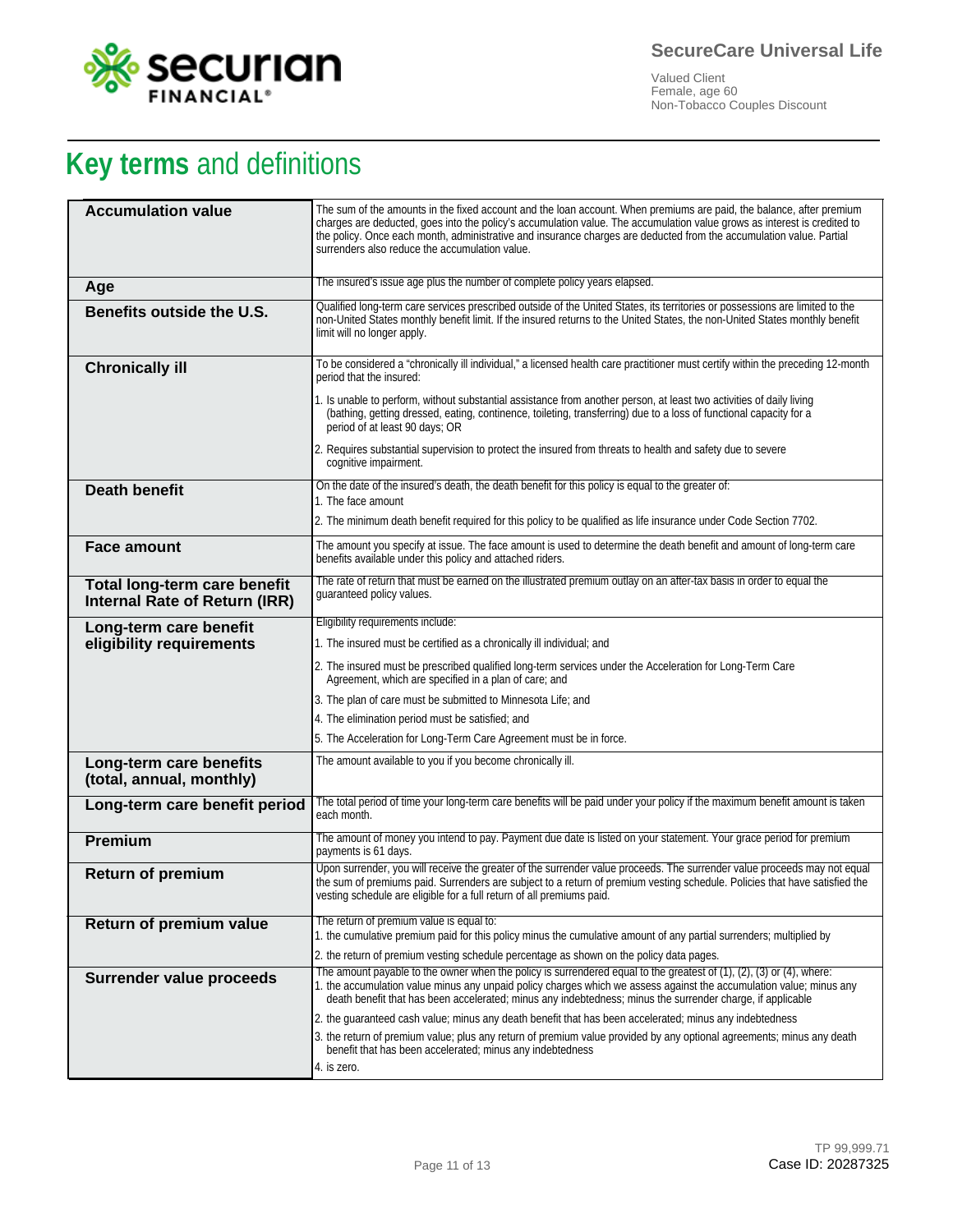

**SecureCare Universal Life**

Valued Client Female, age 60 Non-Tobacco Couples Discount

This is a hypothetical proposal based upon information provided by you (the customer) or your financial professional. Securian Financial Group and its affiliates are not responsible for the accuracy of the information provided. The proposal and related materials should not be considered investment advice by Securian or a recommendation to engage in (or refrain from) a particular course of action. If you are looking for investment advice or recommendations, please contact your financial professional.

Insurance policy guarantees are subject to the financial strength and claimspaying ability of the issuing insurance company.

Please keep in mind that the primary reason to purchase a life insurance product is the death benefit.

The purpose of this material is the solicitation of insurance. An insurance agent or company will contact you.

This information is meant to help you understand the SecureCare policy, not as a means to compare with other products. The amount of benefits provided will depend upon the benefits selected and the charges will vary as such. The following provisions may not apply or may vary depending on the state in which you live at time of policy issue. Please refer to your state's Outline of Coverage for the exact language in your state.

The Acceleration for Long-Term Care Agreement and Extension of Long-Term Care Benefits Agreement are tax-qualified long-term care agreements that cover care such as nursing care, home and community based care, and informal care as defined in the agreements. These agreements provide for the payment of a monthly benefit for qualified long-term care services. These agreements are intended to provide tax qualified long-term care benefits under section 7702B of the Internal Revenue Code, as amended. However, due to uncertainty in the tax law, benefits paid under this agreement may be taxable.

The optional Long-Term Care Inflation Protection Agreement is available with 3% simple interest, 3% compound interest, 5% simple interest or 5% compound interest.

The death proceeds will be reduced by a long-term care or terminal illness benefit payment. Please consult a tax advisor regarding long-term care benefit payments, terminal illness benefit payments, or when taking a loan or withdrawal from a life insurance contract.

Policy loans and withdrawals may create an adverse tax result in the event of lapse or policy surrender, and will reduce both the surrender value and death benefit.

This policy is noncancellable. This means that we may not, on our own, cancel or reduce coverage provided by this policy as long as all scheduled premiums are paid when due.

Even if premiums are paid benefits, values, periods of coverage, and premiums are indeterminate and it is possible that the policy may lapse before the death of the insured due to policy loans. Taking a policy loan may have tax consequences. Please consult your tax advisor.

#### **EXCLUSIONS AND LIMITATIONS**

Eligibility for long-term care benefits includes satisfying a 90-day elimination period. This is a period of time (90 days) during which no long-term care benefits are payable following the date the insured is determined to be eligible for benefits. You are not eligible to receive benefits if your long-term care service needs are caused directly or indirectly by, result in whole or in part, from or during, or there is contribution from:

- alcoholism or drug addiction; or
- war or any act of war, while the insured is serving in the military, naval or air forces of any country at war, whether declared or undeclared; or
- active service in the armed forces or units auxiliary thereto; or
- the insured's active participation in a riot, insurrection or terrorist activity; or
- committing or attempting to commit a felony; or •
- any attempt at suicide, or intentionally self-inflicted injury, while sane or insane.

#### **PRE-EXISTING CONDITION LIMITATIONS**

Pre-existing condition limitations refers to any condition or disease for which the insured received medical advice or treatment within six (6) months preceding the effective date of this policy for that same condition or disease or a related condition or disease. We will not pay benefits for qualified longterm care services needed in total or in part from a pre-existing condition or disease which is not disclosed in the application. Qualified long-term care services received by the insured for a pre-existing condition during the first six (6) months that this policy is in force will not be counted toward the satisfaction of the elimination period.

SecureCare may not be available in all states. For costs and further details of coverage, including the terms and conditions under which the policy may be continued in force, contact your agent/representative.

Additional agreements may be available. Agreements may be subject to additional costs and restrictions. Agreements may not be available in all states or may exist under a different name in various states and may not be available in combination with other agreements.

Life insurance products contain fees, such as mortality and expense charges, and may contain restrictions, such as surrender periods.

SecureCare may not cover all of the costs associated with long-term care or terminal illness that the insured incurs. This product is generally not subject to health insurance requirements. This product is not a state-approved Partnership for Long Term Care Program product, and is not a Medicare Supplement policy. Receipt of a long-term care or terminal illness benefit payment under this product may adversely affect eligibility for Medicaid or other government benefits or entitlements.